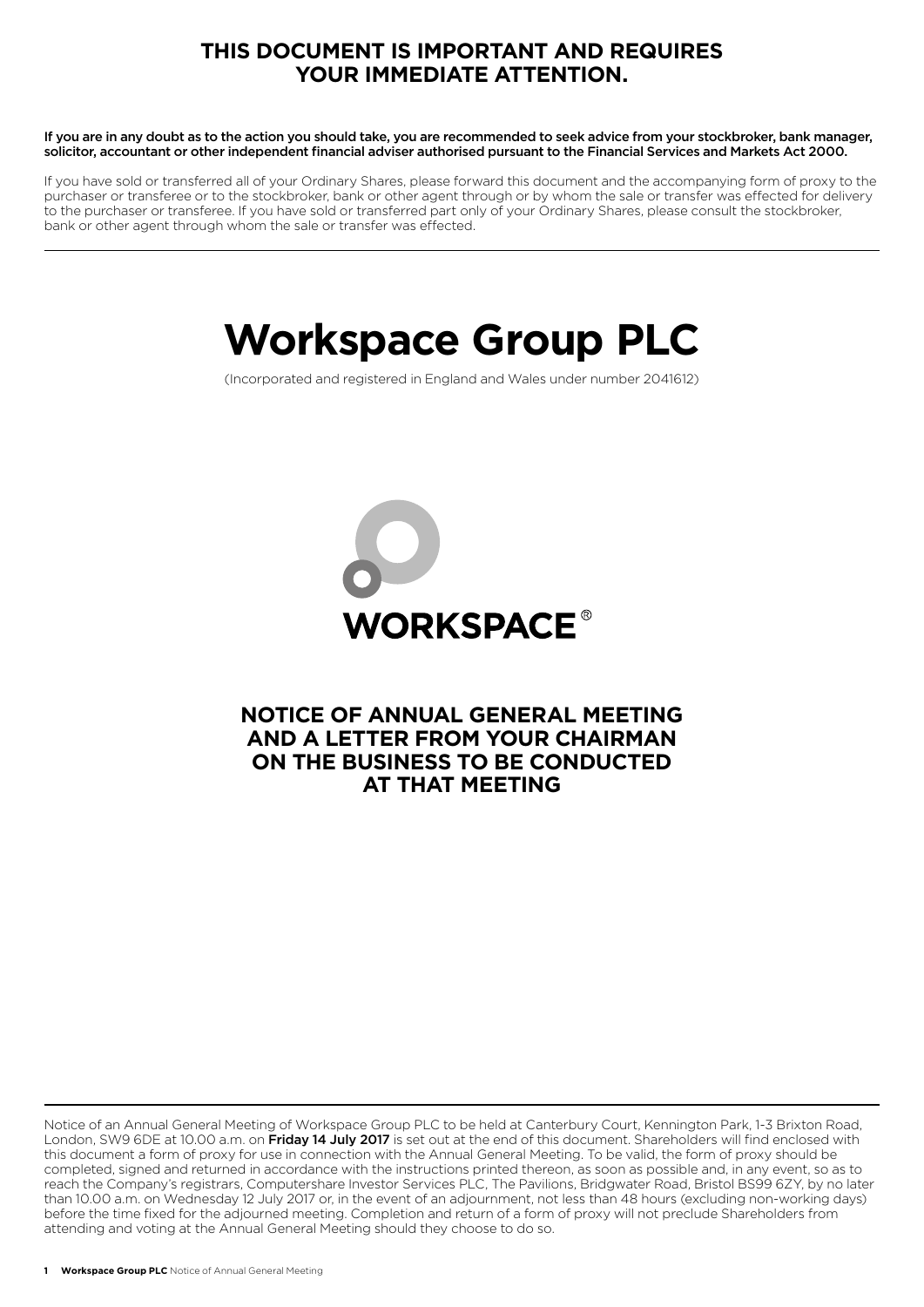## **Definitions**

In this document, except where the context otherwise requires, the following expressions shall have the following meanings:

#### 2017 Annual Remuneration Report

the remuneration report for the financial year ended 31 March 2017 (other than the Remuneration Policy) contained on pages 106 to 115 of the Annual Report and Accounts;

#### Act

the Companies Act 2006 (as amended from time to time);

#### AGM or Annual General Meeting

the annual general meeting of the Company convened for Friday 14 July 2017, notice of which is set out at the end of this document, or any reconvened meeting following adjournment thereof;

#### Annual Report and Accounts

the annual report and accounts of the Company for the financial year ended 31 March 2017 and the reports of the Directors and auditors thereon;

#### Articles

the articles of association of the Company currently in force;

#### Board or Directors

the Directors of the Company for the time being;

#### Code

the UK Corporate Governance Code currently in force;

#### Company

Workspace Group PLC;

#### Equity Securities

has the meaning given to it in section 560(1) of the Act;

#### Group

the Company and its subsidiary undertakings from time to time;

#### IA

the Investment Association;

## LTIP

the Workspace Group PLC Long Term Incentive Plan, a summary of which is set out in Appendix 2 to this document;

#### Notice

the notice of AGM contained in this document;

#### Ordinary Shares

the ordinary shares with a nominal value of £1.00 each in the capital of the Company;

#### Principles

the Pre-Emption Group's Statement of Principles currently in force;

#### Remuneration Policy

the Directors' remuneration policy found on pages 100 to 105 of the 2017 Annual Remuneration Report;

#### **SAYE**

the Workspace Group PLC 2003 Savings Related Share Option Plan;

#### Shareholders

the holders of Ordinary Shares; and

#### Shareholders' Rights Regulations

the Companies (Shareholders' Rights) Regulations 2009 (SI 2009/1632) (as amended from time to time).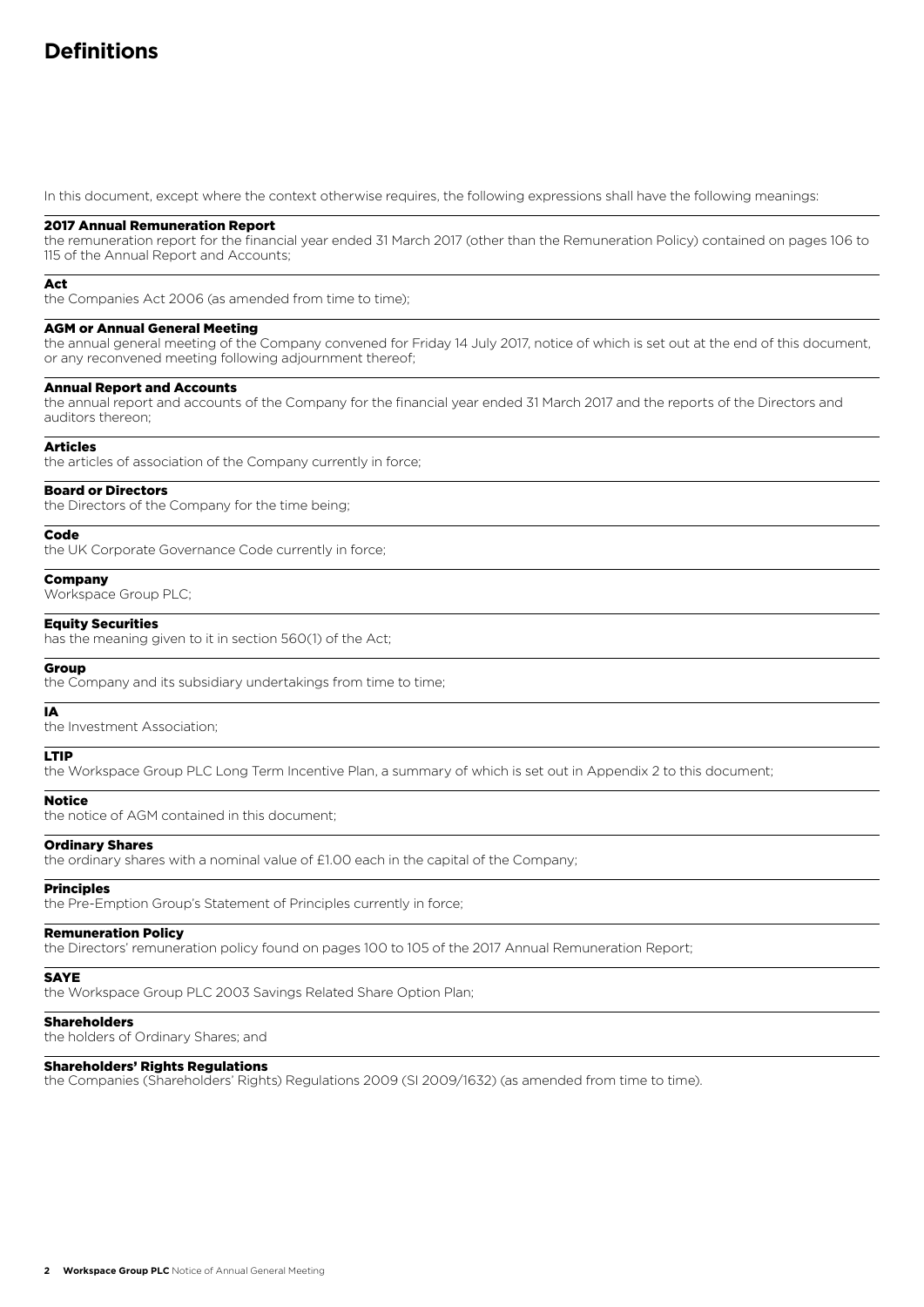

## **Workspace Group PLC**

(Incorporated and registered in England and Wales under number 2041612)

**Directors:**

**Daniel Kitchen** (Non-Executive Chairman)<br>**Jamie Hopkins** (Chief Executive Officer) **Jamie Hopkins** (Chief Executive Officer)<br>**Graham Clemett** (Chief Financial Officer) **Graham Clemett** (Chief Financial Officer)<br> **Chris Girling** (Non-Executive Director **Chris Girling** (Non-Executive Director)<br> **Stephen Hubbard** (Non-Executive Director) **Stephen Hubbard** (Non-Executive Director)<br>**Maria Moloney** (Non-Executive Director) **Maria Moloney** (Non-Executive Director)<br> **Damon Russell** (Non-Executive Director) (Non-Executive Director)

Canterbury Court Kennington Park 1-3 Brixton Road London SW9 6DE

**Registered office:**

12 June 2017

To Shareholders and, for information only, to share option holders

#### Dear Shareholder

#### **Notice of Annual General Meeting and explanation of business**

#### Introduction

I am pleased to invite you to the thirty-first annual general meeting of the Company, to be held at Canterbury Court, Kennington Park, 1-3 Brixton Road, London SW9 6DE, at 10.00 a.m. on Friday 14 July 2017.

A formal notice convening the AGM is set out on pages 6 to 11 of this document and an explanation of each of the resolutions that the Directors will be proposing at the AGM is set out below.

#### **Annual Report and Accounts (Resolution 1)**

The business of the AGM will begin with a resolution to receive and adopt the Annual Report and Accounts. Shareholders will have the opportunity to put any questions on the Annual Report and Accounts to the Board before the resolution is proposed at the AGM.

#### **Approval of the Remuneration Policy and 2017 Annual Remuneration Report (Resolutions 2 and 3)**

Resolution 2 seeks approval by Shareholders for the Remuneration Policy, which sets out the Company's future policy on Directors' remuneration. If the Remuneration Policy is approved by Shareholders, any payment to a current, past or prospective Director must be consistent with the Remuneration Policy or have been approved by a resolution of the members of the Company. If the Remuneration Policy is approved and remains unchanged, it will be valid for a period of up to three years without any new Shareholder approval being required. The Remuneration Policy will, subject to it receiving Shareholder approval at the AGM, be effective immediately from the conclusion of the AGM.

Resolution 3 seeks approval by Shareholders for the 2017 Annual Remuneration Report (other than the Remuneration Policy). The 2017 Annual Remuneration Report gives details of the remuneration of the Directors for the year ended 31 March 2017. The vote is advisory and no Directors' remuneration is conditional upon passing the resolution.

#### **Declaration of final dividend (Resolution 4)**

A final dividend of 14.27 pence per Ordinary Share, to be paid as a REIT Property Income Distribution, has been recommended by the Board for the year ended 31 March 2017 and, if approved by Shareholders, will be paid on 7 August 2017 to all Shareholders on the register at the close of business on 7 July 2017.

#### **Re-election of Directors (Resolutions 5 to 11)**

The Articles require one-third of the current Directors to retire by rotation at every annual general meeting. However, the Company is adopting the requirements of the Code in relation to Directors' appointments and in particular the annual re-election of all Directors. Therefore, in accordance with provision B.7.1 of the Code, all of the Directors will retire at the AGM and, being eligible, offer themselves for re-election. In relation to all of the Directors seeking re-election, following formal performance evaluation, the Board has determined that their performance continues to be effective and they continue to demonstrate commitment to their roles as Directors, including commitment of the necessary time for Board and committee meetings and other duties. The Board is satisfied that each of the Non-Executive Directors offering themselves for re-election remains independent in character and judgement and that there are no relationships or circumstances which are likely to affect or could appear to affect their judgement.

Biographical details of each of the Directors are set out on pages 54 to 55 of the Annual Report and Accounts.

#### **Appointment and remuneration of auditors (Resolutions 12 and 13)**

The Company is required at each general meeting at which accounts are presented to appoint auditors to hold office until the next such meeting. During the last financial year, the Company re-tendered the external audit contract with respect to the audit for the year ending 31 March 2018 as a result of mandatory firm rotation. Following that process, the Board agreed to recommend the appointment of KPMG LLP as the Company's auditors at the AGM.

Therefore, subject to KPMG LLP's appointment by Shareholders at the AGM pursuant to Resolution 12, the audit of the Annual Report and Accounts will be the last performed by PricewaterhouseCoopers LLP. As required by section 519 of the Act, PricewaterhouseCoopers LLP has provided the Company with a "Statement of Reasons" connected with its resignation, which is set out in Appendix 1 to this Notice. The Company intends to re-tender the external audit contract at least once every 10 years.

Resolution 13 is a routine resolution to authorise the Directors to agree the remuneration of the auditors.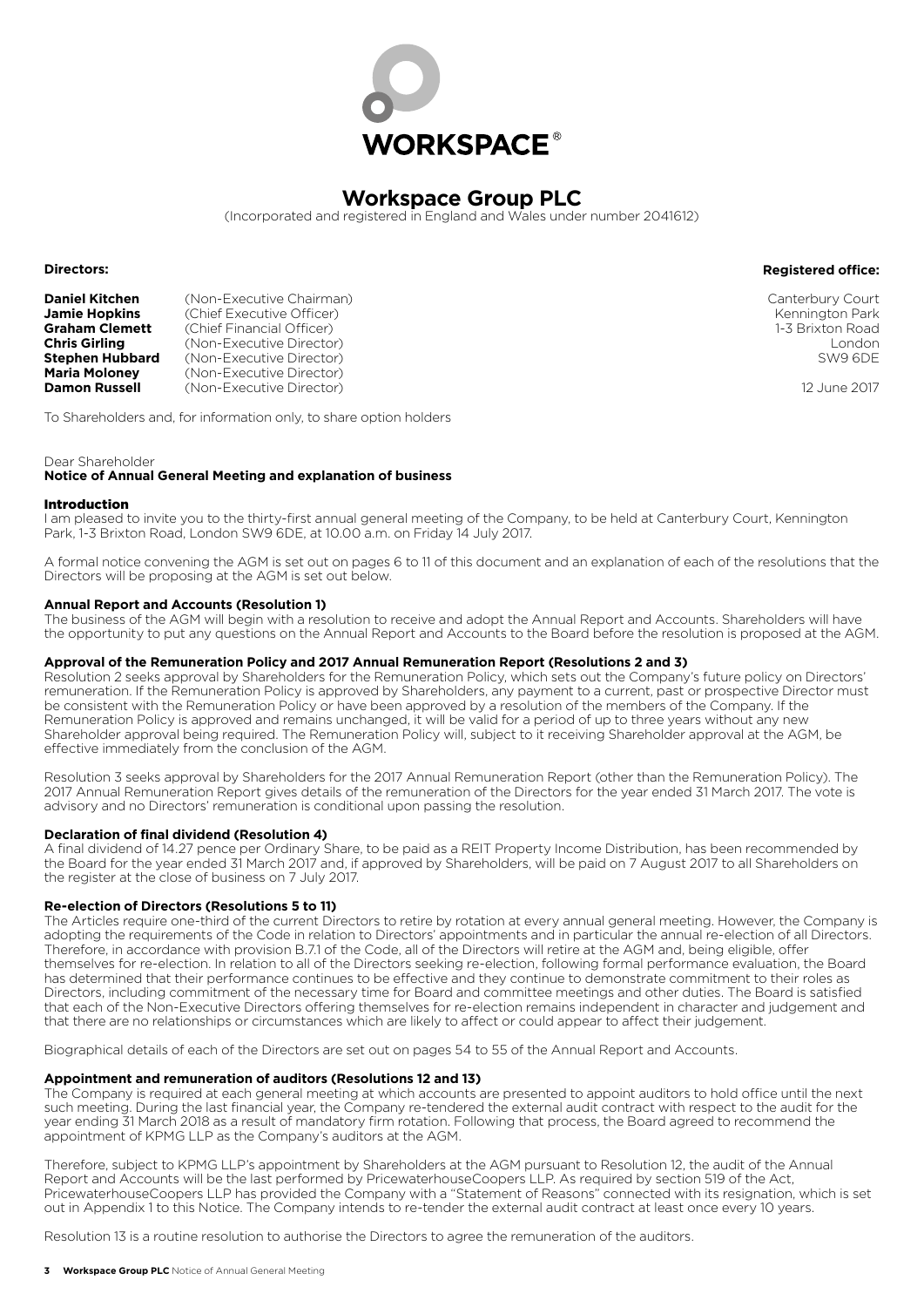#### **Allotment of equity securities (Resolution 14)**

The authority given to the Directors to allot further shares or to grant rights to subscribe for, or to convert securities into shares in the capital of the Company requires the prior authorisation of the Shareholders in general meeting under section 551 of the Act.

Upon the passing of Resolution 14 (pursuant to paragraph (a)(i) of Resolution 14), the Directors will have the necessary authority until the conclusion of the next annual general meeting of the Company in 2018 or, if earlier, 30 September 2018 to allot and/or grant rights to subscribe for, or convert securities into, equity securities, up to an aggregate nominal amount of £54,400,210 (which represents approximately one-third of the issued ordinary share capital of the Company as at 8 June 2017 (being the latest practicable date prior to publication of this document)).

In addition, in line with guidance issued by the IA on the expectations of institutional investors in relation to the authority of Directors to allot shares, upon the passing of Resolution 14 (pursuant to paragraph (a)(ii) of Resolution 14), the Directors will have authority, until the conclusion of the next annual general meeting of the Company in 2018 or, if earlier, 30 September 2018 to allot and/or grant rights to subscribe for, or convert securities into, equity securities in connection with a rights issue in favour of Shareholders up to an aggregate nominal amount equal to £108,800,420, as reduced by the aggregate nominal amount of any shares issued under paragraph (a)(i) of Resolution 14. This amount (before any reduction) represents approximately two-thirds of the issued ordinary share capital of the Company as at 8 June 2017 (being the latest practicable date prior to publication of this document).

In order to ensure that the maximum aggregate nominal amount of equity securities allotted and/or granted under Resolution 14 is never more than an amount equal to two-thirds of the issued ordinary share capital as at 8 June 2017, deductions will be made from paragraph (a)(i) or (a)(ii) to ensure that this remains the case, whether or not the Company issues shares under paragraph (a)(i) or paragraph (a)(ii) first. As at the date of this document, the Company holds no shares in treasury.

This limited authority will enable the Directors to issue shares when they believe it is in the interests of the Company to do so. It replaces the authority granted at the last annual general meeting of the Company in 2016, which will remain in force up until the conclusion of this year's AGM. While the Directors would always consider from time to time the best manner of financing the Group, the Directors have no present intention of issuing Ordinary Shares or other equity securities pursuant to Resolution 14, except in connection with the LTIP and/or SAYE.

The Directors will continue to seek to renew this authority at each annual general meeting in accordance with current best practice.

#### **Disapplication of pre-emption rights (Resolution 15 and 16)**

Resolutions 15 and 16 would give the Directors the power to allot equity securities (or to sell any equity securities which the Company holds in treasury) for cash without first offering them to the existing Shareholders in proportion to their existing shareholdings.

The power set out in Resolution 15 would be, similar to previous years, limited to allotments, grants and/or transfers: (i) in connection with pre-emptive offers and offers to holders of other equity securities if required by the rights of those shares, or as the Board otherwise considers necessary; (ii) in connection with the terms of any employees' share scheme for the time being operated by the Company; or (iii) otherwise up to an aggregate nominal amount of £8,160,031 (representing 8,160,031 Ordinary Shares). This aggregate nominal amount represents approximately 5% of the issued ordinary share capital of the Company as at 8 June 2017 (being the latest practicable date prior to publication of this document).

In respect of the power under Resolution 15, the Directors confirm their intention to follow the provisions of the Principles regarding cumulative usage of authorities within a rolling 3-year period, other than to existing Shareholders, where the Principles provide that usage in excess of 7.5% of the issued ordinary share capital of the Company should not take place without prior consultation with Shareholders, except in connection with an acquisition or specified capital investment referred to in the Principles.

This limited authority will enable the Directors to issue shares when they believe it is in the interests of the Company to do so. It replaces the similar authority granted at the last annual general meeting of the Company in 2016 which will remain in force up until the conclusion of the AGM. The Directors intend to seek to renew such authority and power at successive annual general meetings.

Resolution 16 is intended to give the Company flexibility to make non pre-emptive issues of Ordinary Shares in connection with acquisitions and other specified capital investments as contemplated by the Principles. The power under Resolution 16 is in addition to that proposed by Resolution 15 and would be limited to allotments or sales of up to an aggregate nominal amount of £8,160,031 (representing 8,160,031 Ordinary Shares) in addition to the power set out in Resolution 15. This aggregate nominal amount represents an additional 5% of the issued ordinary share capital of the Company as at 8 June 2017 (being the latest practicable date prior to publication of this document).

In accordance with the Principles, the authority conferred on the Board by Resolution 16 will only be used to fund one or more acquisitions or specified capital investments that are announced contemporaneously with the relevant issue, or that have taken place in the preceding six month period and are disclosed in the announcement of the issue. The authority is designed to benefit the Company and its shareholders generally since there may be occasions in the future when the Directors need the flexibility to pursue acquisition or investment opportunities as and when they arise.

The powers under Resolutions 15 and 16 will expire at the earlier of 30 September 2018 and the conclusion of the annual general meeting of the Company held in 2018.

#### **Authority for purchase of own shares (Resolution 17)**

Resolution 17 authorises the Company to make market purchases (within the meaning of section 693 of the Act) on the London Stock Exchange of up to a maximum aggregate number of 16,320,063 Ordinary Shares (equivalent to approximately 10% of the current issued ordinary share capital of the Company (excluding any treasury shares) as at 8 June 2017 (being the latest practicable date prior to publication of this document)), at a minimum price per Ordinary Share of its nominal value and a maximum price of the higher of: (i) an amount equal to 105% of the average of the middle market quotations for an Ordinary Share as derived from the London Stock Exchange Daily Official List for the period of five business days immediately preceding the date on which the Ordinary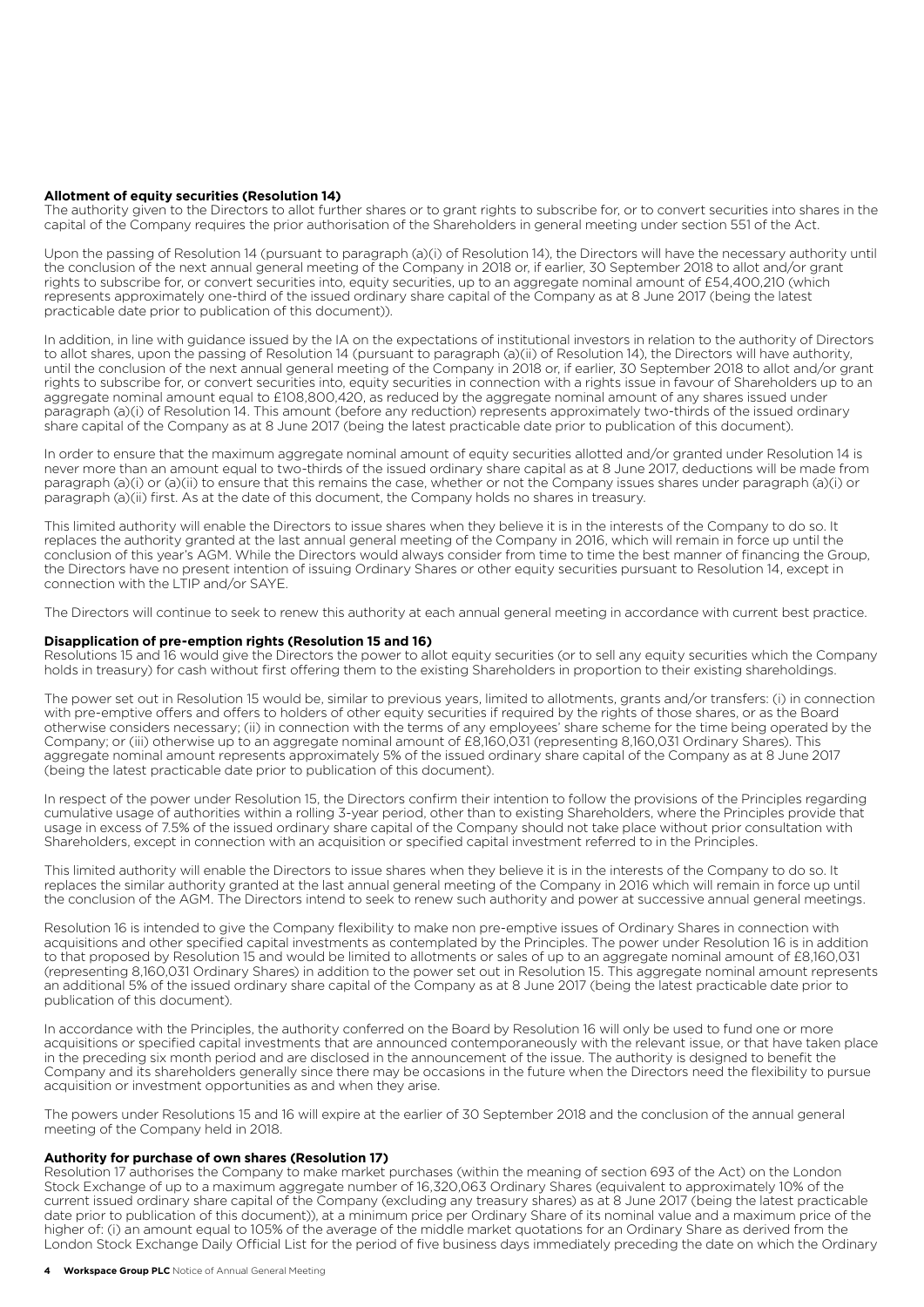Share is contracted to be purchased; and (ii) an amount equal to the higher of the price of the last independent trade of an Ordinary Share and the highest current independent purchase bid for an Ordinary Share at the time on the trading venue where the purchase is carried out. Resolution 17 should not be taken as an indication that the Company will purchase Ordinary Shares at any particular price or indeed at all. The Directors have no present intention of exercising the authority to make market purchases. However the authority provides the flexibility to allow them to do so in the future, and the Directors would only consider making purchases if they believe that such purchases would result in an increase in earnings per share and are in the best interests of the Company and its Shareholders generally.

The authority will expire at the earlier of 30 September 2018 and the conclusion of the annual general meeting of the Company held in 2018. It is intended to renew such authority and power at successive annual general meetings.

Any Ordinary Shares purchased under the authority would either be cancelled, and the number of Ordinary Shares in issue would be reduced accordingly, or would be held in treasury. The Directors would consider holding as treasury shares any shares which the Company repurchases pursuant to the authority provided by this Resolution 17. To the extent that any shares repurchased by the Company are held in treasury, earnings per share will only be increased on a temporary basis until such time as the shares are sold or transferred out of treasury. Overall, the Directors believe that the ability of the Company to hold shares in treasury will provide the Company with greater flexibility in the management of its share capital.

The Company has options outstanding over 1,733,960 Ordinary Shares; the aggregate nominal amount of which represents approximately 1.06% of the Company's issued ordinary share capital as at 8 June 2017 (being the latest practicable date prior to publication of this document). If the Company bought back the maximum number of Ordinary Shares permitted pursuant to this Resolution 17, then the total number of options to subscribe for Ordinary Shares outstanding at 8 June 2017 would represent 1.18% of the reduced issued ordinary share capital of the Company.

#### **Workspace Group Long Term Incentive Plan (Resolution 18)**

Resolution 18 seeks Shareholder approval to adopt the new LTIP. The Company's current long term incentive plan expires next year, following which no further options or awards may be granted under it.

The new LTIP will be operated in line with the new Remuneration Policy to be approved by Shareholders.

The principal terms of the new LTIP are summarised in Appendix 2 to this document.

#### **Authority to retain a notice period of fourteen clear days for general meetings (Resolution 19)**

Resolution 19 is a resolution to allow the Company to hold general meetings (other than annual general meetings) on 14 clear days' notice. Before the coming into force of the Shareholders' Rights Regulations on 3 August 2009, the Company was able to call general meetings (other than an annual general meeting) on 14 clear days' notice without obtaining Shareholder approval. Changes made to the Act by the Shareholders' Rights Regulations increased the notice period required for general meetings of the Company to 21 days unless Shareholders approve a shorter notice period (which cannot be less than 14 clear days). Annual general meetings will continue to be held on at least 21 clear days' notice.

Accordingly, in order to preserve the Company's ability to call general meetings (other than an annual general meeting) on 14 clear days' notice, Resolution 19 seeks such approval from Shareholders. The flexibility offered by this Resolution 19 will be used where, taking into account the circumstances, the Directors consider this appropriate in relation to the business to be considered at the general meeting. In making this determination, the Directors will take account of the provisions of the Code in relation to the notice for general meetings. If granted, the approval will be effective until the Company's next annual general meeting in 2018, when it is intended that a similar resolution will be proposed.

Whether or not you intend to be present at the AGM you are requested to complete and sign the enclosed form of proxy and return it as soon as possible to the Company's registrars, Computershare Investor Services PLC, The Pavilions, Bridgwater Road, Bristol BS99 6ZY. Members may also register the appointment of a proxy electronically by accessing the website www.investorcentre.co.uk/ eproxy, which is operated by Computershare Investor Services PLC. In either case, the proxy appointment must be received by Computershare Investor Services PLC by no later than 10.00 a.m. on Wednesday 12 July 2017 or, in the event of an adjournment, not less than 48 hours (excluding non-working days) before the time fixed for the adjourned meeting.

Alternatively, CREST members who wish to appoint a proxy or proxies through the CREST electronic proxy appointment service may do so by using the procedures described in the CREST Manual. CREST messages must be received by the issuer's agent not later than 10.00 a.m. on Wednesday 12 July 2017 or, in the event of an adjournment, not less than 48 hours (excluding non-working days) before the time fixed for the adjourned meeting. Completion and return of a form of proxy will not preclude Shareholders from attending and voting at the AGM should they choose to do so.

#### Recommendation

The Board considers that the resolutions to be proposed at the AGM are in the best interests of the Company and the Shareholders as a whole, and the Board unanimously recommends that you vote in favour of the proposed resolutions. The Directors intend to vote in favour of the resolutions in respect of their own beneficial shareholdings in the Company.

Yours sincerely

#### **Daniel Kitchen**

Chairman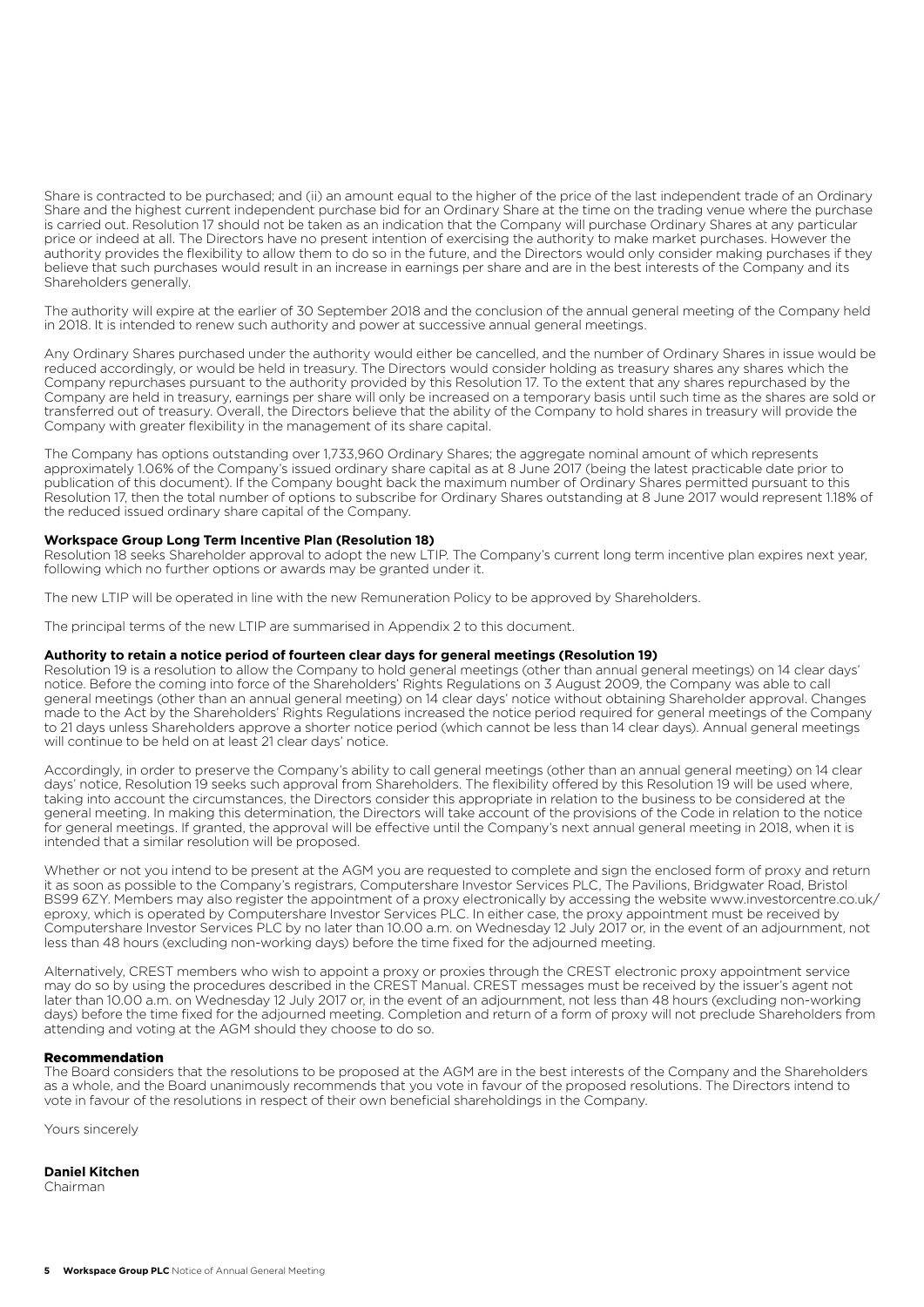(Incorporated and registered in England and Wales under number 2041612)

## Notice of Annual General Meeting

NOTICE IS HEREBY GIVEN that the thirty-first annual general meeting of the Company will be held at Canterbury Court, Kennington Park, 1-3 Brixton Road, London SW9 6DE at 10.00 a.m. on Friday 14 July 2017 to consider and, if thought fit, to pass the following resolutions, of which numbers 1 to 14 will be proposed as ordinary resolutions (which must each receive more than 50% of the votes cast in favour to be passed) and numbers 15 to 19 will be proposed as special resolutions (which must each receive 75% or more of the votes cast in favour to be passed):

To consider and, if thought fit, to pass each of the following Resolutions 1 to 14 (inclusive) as ordinary resolutions:

#### 1. To receive and adopt the Annual Report and Accounts.

- 2. To approve the Remuneration Policy.
- 3. To approve the 2017 Annual Remuneration Report.
- 4. To declare a final dividend of 14.27 pence per Ordinary Share in respect of the financial year ended 31 March 2017.
- 5. To re-elect Mr Daniel Kitchen as a Director.
- 6. To re-elect Mr Jamie Hopkins as a Director.
- 7. To re-elect Mr Graham Clemett as a Director.
- 8. To re-elect Dr Maria Moloney as a Director.
- 9. To re-elect Mr Chris Girling as a Director.
- 10. To re-elect Mr Damon Russell as a Director.
- 11. To re-elect Mr Stephen Hubbard as a Director.
- 12. To appoint KPMG LLP as auditors of the Company to hold office from the conclusion of this meeting until the conclusion of the next general meeting at which the accounts are laid before the Shareholders.

#### 13. To authorise the Directors to determine the remuneration of the auditors.

#### 14. THAT:

- (a) in substitution for all subsisting authorities to the extent unused, the Directors be generally and unconditionally authorised to allot and/or grant rights or subscribe for, or to convert any security into, equity securities in the Company:
	- (i) up to an aggregate nominal amount of £54,400,210 (such amount to be reduced by the nominal amount of any equity securities previously allotted and/or granted under paragraph (a)(ii) below in excess of such sum); and
	- (ii) comprising equity securities up to an aggregate nominal amount of £108,800,420 (such amount to be reduced by any allotments and/or grants previously made under paragraph (a)(i) above) in connection with an offer by way of a rights issue:
		- (A) to Shareholders in proportion (as nearly as may be practicable) to their existing holdings; and
		- (B) to holders of other equity securities as required by the rights of those securities or as the Board otherwise considers necessary,

 and so that the Board may, in either case, impose any limits or restrictions and make any arrangements which it considers necessary or appropriate to deal with treasury shares, fractional entitlements, record dates, or with legal, regulatory or practical problems in, or under the laws of, any territory or any other matter,

 such authority to apply until the earlier of the conclusion of the next annual general meeting of the Company in 2018 and 30 September 2018, but so that during this period the Company may make offers, and enter into agreements, which would, or might, require equity securities to be allotted or rights to subscribe for or convert securities into equity securities to be granted after such authority expires and the Directors may allot equity securities or grant rights to subscribe for or convert securities into equity securities under any such offer or agreement as if the authority had not expired;

(b) words and expressions defined in or for the purposes of Part 17 of the Act shall bear the same meanings in this resolution.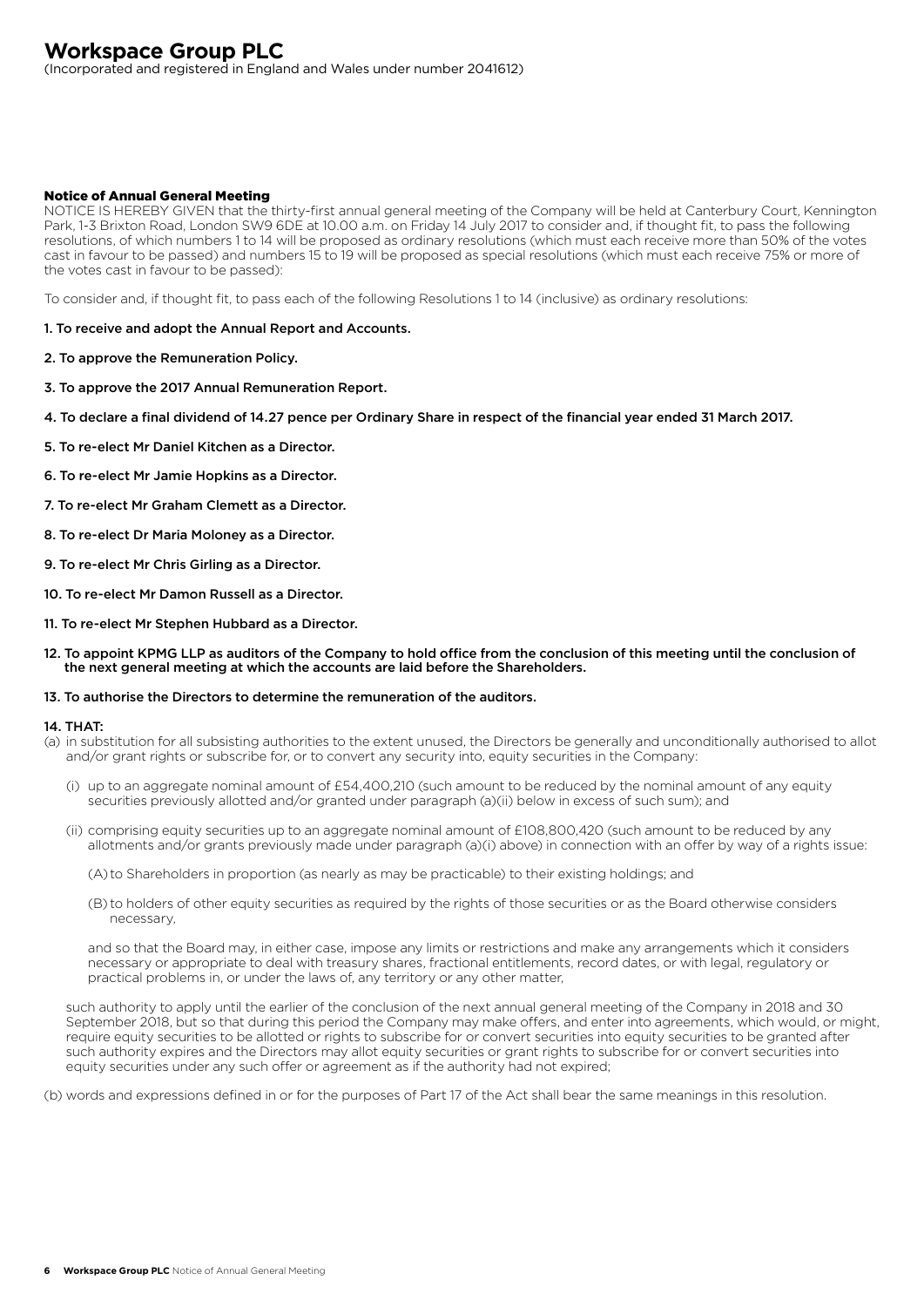To consider and, if thought fit, to pass each of the following Resolutions 15 to 19 (inclusive) as special resolutions:

## 15.

**THAT** in substitution for all subsisting authorities to the extent unused:

(a) the Directors be and they are hereby empowered pursuant to section 570 and section 573 of the Act:

- (i) subject to the passing of Resolution 14, to allot and/or grant equity securities for cash pursuant to the authority given by that resolution; and
- (ii) to transfer shares which are held by the Company in treasury for cash,

 as if section 561(1) of the Act did not apply to any such allotment, grant and/or transfer, provided that this power shall be limited to the allotment, grant and/or transfer of equity securities and/or sale of treasury shares:

- (A) in connection with or the subject of an offer or invitation, open for acceptance or application for a period fixed by the Directors, to: (i) holders of Ordinary Shares in the Company; and (ii) holders of such other equity securities of the Company as the Directors may determine, in proportion (as nearly as may be practicable) to their existing holdings on a record date fixed by the Directors or (where applicable) in accordance with the rights for the time being attached to such equity securities, subject in each case to such exclusions or other arrangements as the Directors may deem necessary or appropriate to deal with treasury shares, fractional entitlements, record dates, or with legal, regulatory or practical problems in, or under the laws of, any territory or any other matter;
- (B) in connection with the terms of any employees' share scheme for the time being operated by the Company (and any shares acquired or held by the Company in treasury may be transferred in satisfaction of the exercise of options under such scheme); and
- (C) otherwise than pursuant to sub-paragraphs (A) and (B) up to an aggregate nominal amount of £8,160,031 and shall expire at the conclusion of the next annual general meeting of the Company in 2018 or, if earlier, 30 September 2018, except that the Company may, before the expiry of such period, make offers or agreements which would, or might, require equity securities to be allotted, granted or transferred (or treasury shares sold) after such expiry and notwithstanding such expiry the Directors may allot, grant or transfer equity securities (and sell treasury shares) in pursuance of such offers or agreements as if the power had not expired; and
- (b) words and expressions defined in or for the purposes of Part 17 of the Act shall bear the same meanings in this resolution.

## 16.

THAT, in substitution for all subsisting authorities to the extent unused (excluding, for the avoidance of doubt, Resolution 15) and subject to the passing of Resolution 14, the Directors be and are hereby empowered, in addition to any power granted under Resolution 15, to allot equity securities for cash under the authority granted under sub-section (a)(i) of Resolution 14 and/or to sell Ordinary Shares held by the Company as treasury shares for cash as if section 561(1) of the Act did not apply to any such allotment or sale, such power to be:

- (a) limited to the allotment of equity securities or sale of treasury shares up to a nominal amount of £8,160,031; and
- (b) used only for the purposes of financing a transaction which the Directors determine to be an acquisition or other capital investment of a kind contemplated by the Principles or for the purposes of refinancing such a transaction within six months of its taking place,

such power to apply until the conclusion of the next annual general meeting of the Company or, if earlier, 30 September 2018, but, in each case, during this period the Company may make offers and enter into agreements which would, or might, require equity securities to be allotted (and treasury shares to be sold) after the power expires and the Directors may allot equity securities (and/or sell treasury shares) under any such offer or agreement as if the power had not expired.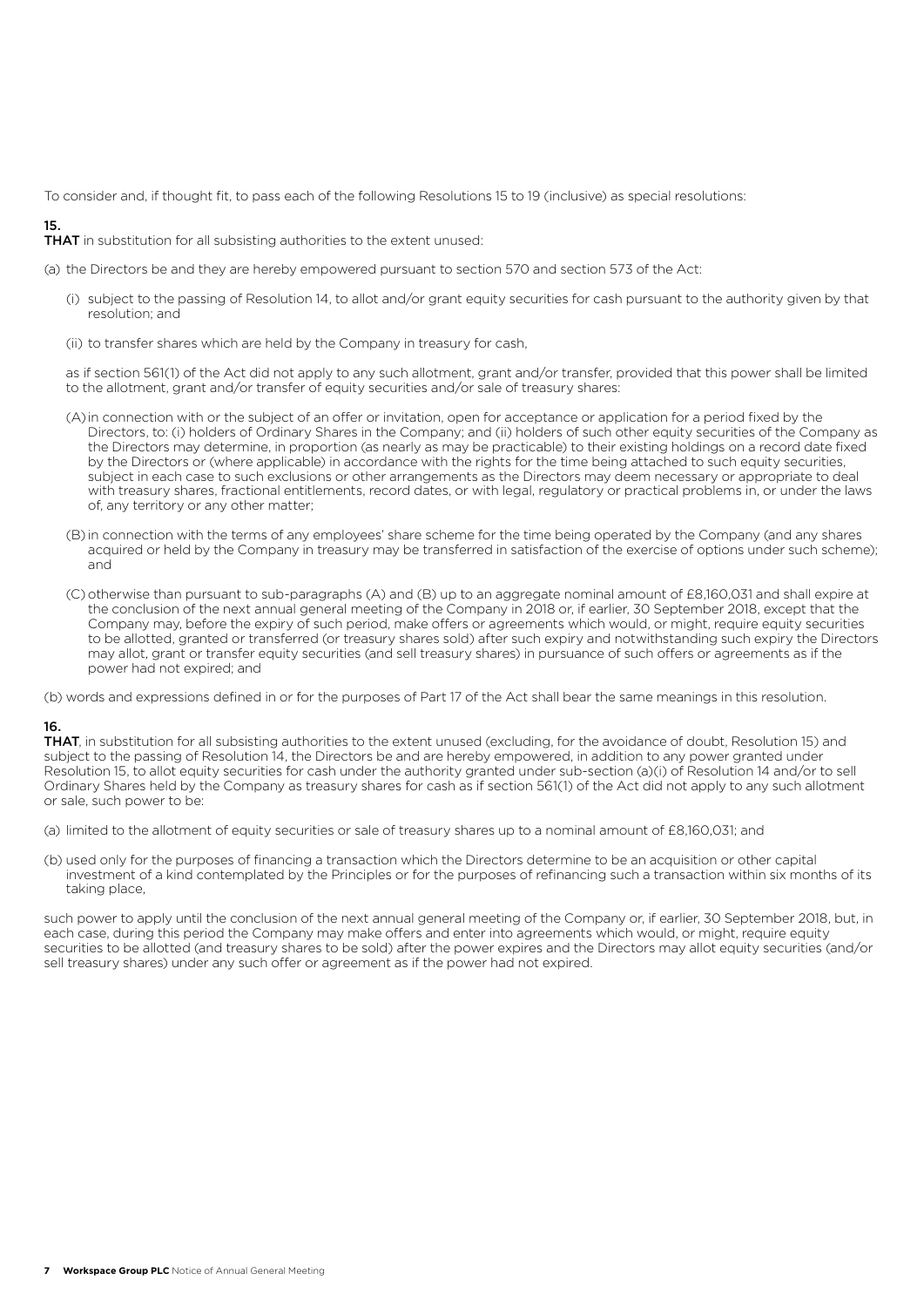## 17.

THAT the Company be and is hereby generally and unconditionally authorised, pursuant to and in accordance with section 701 of the Act, to make market purchases (within the meaning of section 693(4) of the Act) of Ordinary Shares on such terms and in such manner as the Directors may from time to time determine, provided that:

- (a) the maximum aggregate number of Ordinary Shares hereby authorised to be purchased shall be 16,320,063;
- (b) the minimum price (exclusive of expenses) which may be paid for an Ordinary Share is its nominal value;
- (c) the maximum price (exclusive of expenses) which may be paid for an Ordinary Share is the higher of:
	- (i) an amount equal to 105% of the average of the middle market quotations for an Ordinary Share (as derived from the London Stock Exchange Daily Official List) for the five business days immediately preceding the date on which the Ordinary Share is contracted to be purchased; and
	- (ii) an amount equal to the higher of the price of the last independent trade of an Ordinary Share and the highest current independent purchase bid for an Ordinary Share at the time on the trading venue where the purchase is carried out;
- (d) the authority hereby conferred shall expire at the conclusion of the next annual general meeting of the Company in 2018 or, if earlier, 30 September 2018, unless such authority is varied, revoked or renewed prior to such time by the Company in a general meeting by a special resolution; and
- (e) the Company may enter into a contract to purchase Ordinary Shares under the authority hereby conferred prior to the expiry of such authority which would, or might, be completed or executed wholly or partly after the expiration of such authority, and the Company may purchase Ordinary Shares in pursuance of any such contract as if the authority conferred hereby had not expired.

#### 18.

THAT the LTIP, the draft rules of which are produced to the meeting and initialled by the Chairman for the purposes of identification, be approved and adopted and the directors be authorised to do all acts and things they consider necessary or expedient for the purposes of implementing and giving effect to the LTIP.

#### 19.

THAT a general meeting other than an annual general meeting of the Company may be called on not less than 14 clear days' notice.

By order of the Board

#### **Carmelina Carfora**

Company Secretary Dated: 12 June 2017

#### **Registered Office:**

Canterbury Court Kennington Park 1-3 Brixton Road London SW9 6DE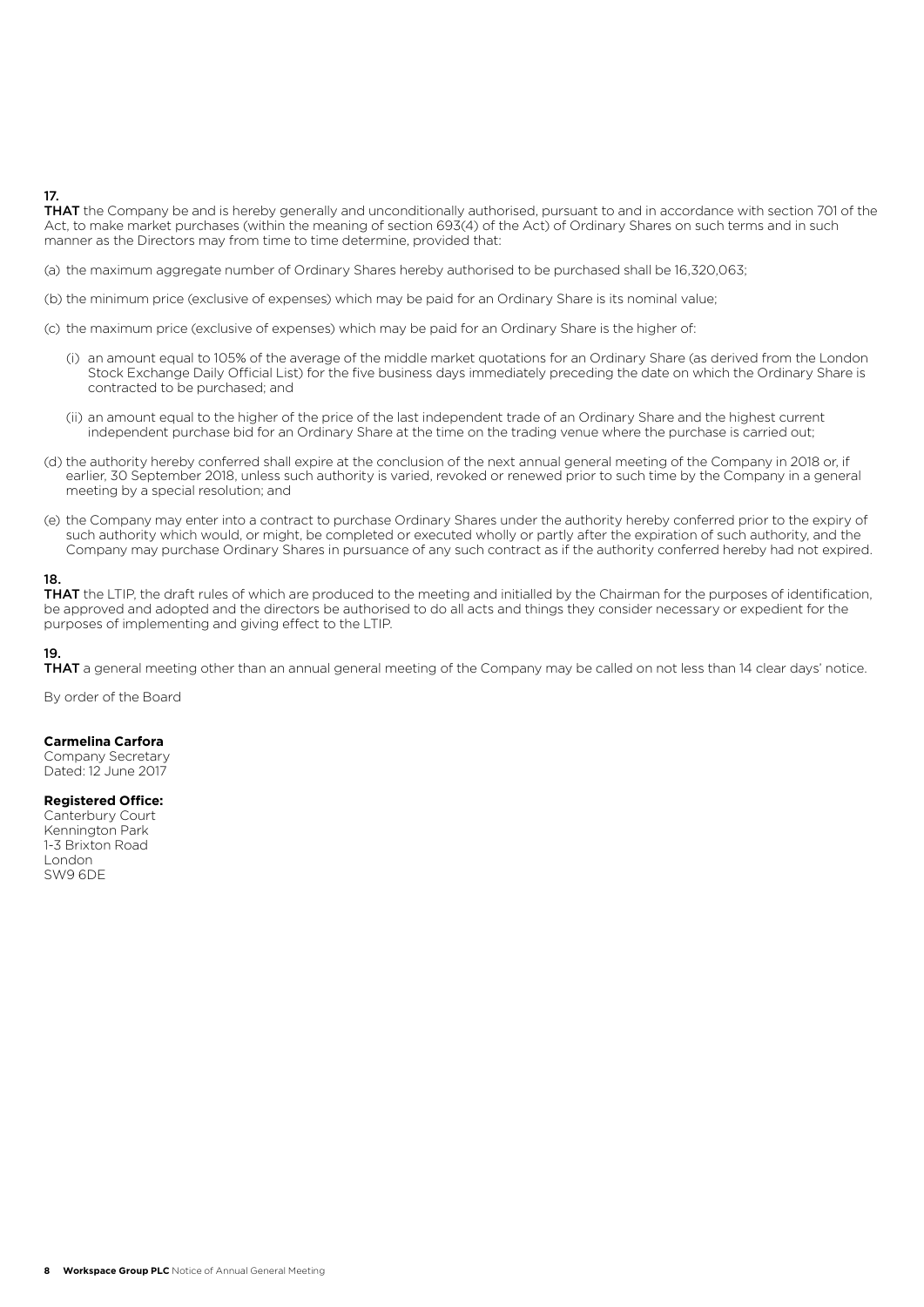- 1. Pursuant to Regulation 41 of the Uncertificated Securities Regulations 2001 (as amended), only those Shareholders entered in the register of members of the Company at the close of business on the day which is two business days before the day of the AGM (or, in the event of any adjournment, on the day which is two business days before the day of the adjourned meeting) shall be entitled to attend and vote at the AGM in respect of the number of Ordinary Shares registered in their name at that time. Changes to entries on the register of members after that time shall be disregarded in determining the rights of any person to attend or vote at the AGM.
- 2. Any member wishing to vote at the AGM without attending in person must appoint a proxy to do so. A member is entitled to appoint one or more proxies to exercise all or any of the member's rights to attend, speak and vote at the AGM. A form of proxy accompanies this Notice. Completion and return of such proxy will not preclude a member from attending the AGM and voting in person. A proxy need not be a member of the Company but must attend the meeting in order to represent a member and for that member's vote to be counted. If a member appoints more than one proxy to attend the AGM, each proxy must be appointed to exercise the rights attached to a different share or shares held by the member. If a member wishes to appoint more than one proxy and so requires additional forms of proxy, the member should contact the Company's registrars or photocopy the form of proxy provided with this Notice indicating on each copy the name of the proxy you wish to appoint and the Ordinary Shares in the Company in respect of which the proxy is appointed (which, in aggregate, should not exceed the number of Ordinary Shares held by the member). The member should also indicate if the proxy instruction is one of multiple instructions being given. All forms of proxy should be returned together in the same envelope. Where you wish to appoint more than one proxy, failure to specify the number of Ordinary Shares in the Company in respect of which each proxy is appointed or specifying more Ordinary Shares than you hold will result in the proxy appointments being invalid.
- 3. To be valid, a form of proxy for use at the AGM and the power of attorney or other authority (if any) under which it is signed, or a copy of such authority notarially certified must be signed or sealed (as appropriate), dated and lodged with the Company's registrars, Computershare Investor Services PLC, The Pavilions, Bridgwater Road, Bristol BS99 6ZY, no later than 48 hours (excluding non-working days) before the time fixed for the AGM or the adjourned meeting (i.e. Wednesday 12 July 2017 at 10.00 a.m. unless adjourned).
- 4. The form of proxy must be in writing and (i) if in writing but not electronic form, executed by a Shareholder or his or her duly authorised attorney in writing, or if the appointor is a corporation, under its common seal or under the hand of an officer or attorney or other person duly authorised in that behalf, or (ii) if in writing in electronic form, submitted by or on behalf of the appointor and authenticated.
- 5. In the case of joint holders, where more than one of the joint holders purports to appoint a proxy, only the appointment submitted by the most senior holder will be accepted. Seniority is determined by the order in which the names of the joint holders appear in the Company's register in respect of the joint holding (the first named being deemed the most senior).
- 6. The right to appoint a proxy does not apply to persons whose shares are held on their behalf by another person and who have been nominated to receive communications from the Company in accordance with section 146 of the Act (a **'Nominated** Person'). A Nominated Person may have a right under an agreement with the registered Shareholder who holds the shares on their behalf to be appointed (or to have someone else appointed) as a proxy. Alternatively, if a Nominated Person does not have such a right, or does not wish to exercise it, he/she may have a right under such an agreement to give instructions to the person holding the shares as to the exercise of voting rights. Nominated Persons are reminded that their main point of contact in terms of their investment in the Company remains the member who nominated the Nominated Person to enjoy information rights (or, perhaps the custodian or broker who administers the investment on their behalf). Nominated Persons should continue to contact that member, custodian or broker (and not the Company) regarding any changes or queries relating to the Nominated Person's personal details and interest in the Company (including any administrative matter). The only exception to this is where the Company expressly requests a response from a Nominated Person.
- 7. CREST members who wish to appoint a proxy or proxies through the CREST electronic proxy appointment service may do so for the purposes of the AGM and any adjournment(s) thereof by using the procedures described in the CREST Manual (available via www.euroclear.com/CREST). CREST personal members or other CREST sponsored members, and those CREST members who have appointed a voting service provider(s), should refer to their CREST sponsor or voting service provider(s), who will be able to take the appropriate action on their behalf.
- 8. In order for a proxy appointment or instruction made using the CREST service to be valid, the appropriate CREST message (a 'CREST Proxy Instruction') must be properly authenticated in accordance with Euroclear UK & Ireland Limited's specifications, and must contain the information required for such instruction, as described in the CREST Manual (available via www.euroclear. com/CREST). In order to be valid and/or to appoint one or more proxies or to give an instruction to a proxy (whether previously appointed or otherwise) via the CREST system, CREST messages must be received by the Company's agent (ID number 3RA50) not later than 48 hours (excluding non-working days) before the time appointed for holding the meeting (i.e. Wednesday 12 July 2017 at 10.00 a.m. unless adjourned). For this purpose, the time receipt will be taken to be the time (as determined by the timestamp generated by the CREST Applications Host) from which the Company's agent is able to retrieve the message by enquiry to CREST in the manner prescribed by CREST. After this time any change of instructions to proxies appointed through CREST should be communicated to the appointee through other means. The Company may treat as invalid a proxy appointment sent by CREST in the circumstances set out in regulation 35(5)(a) of the Uncertificated Securities Regulations 2001 (as amended).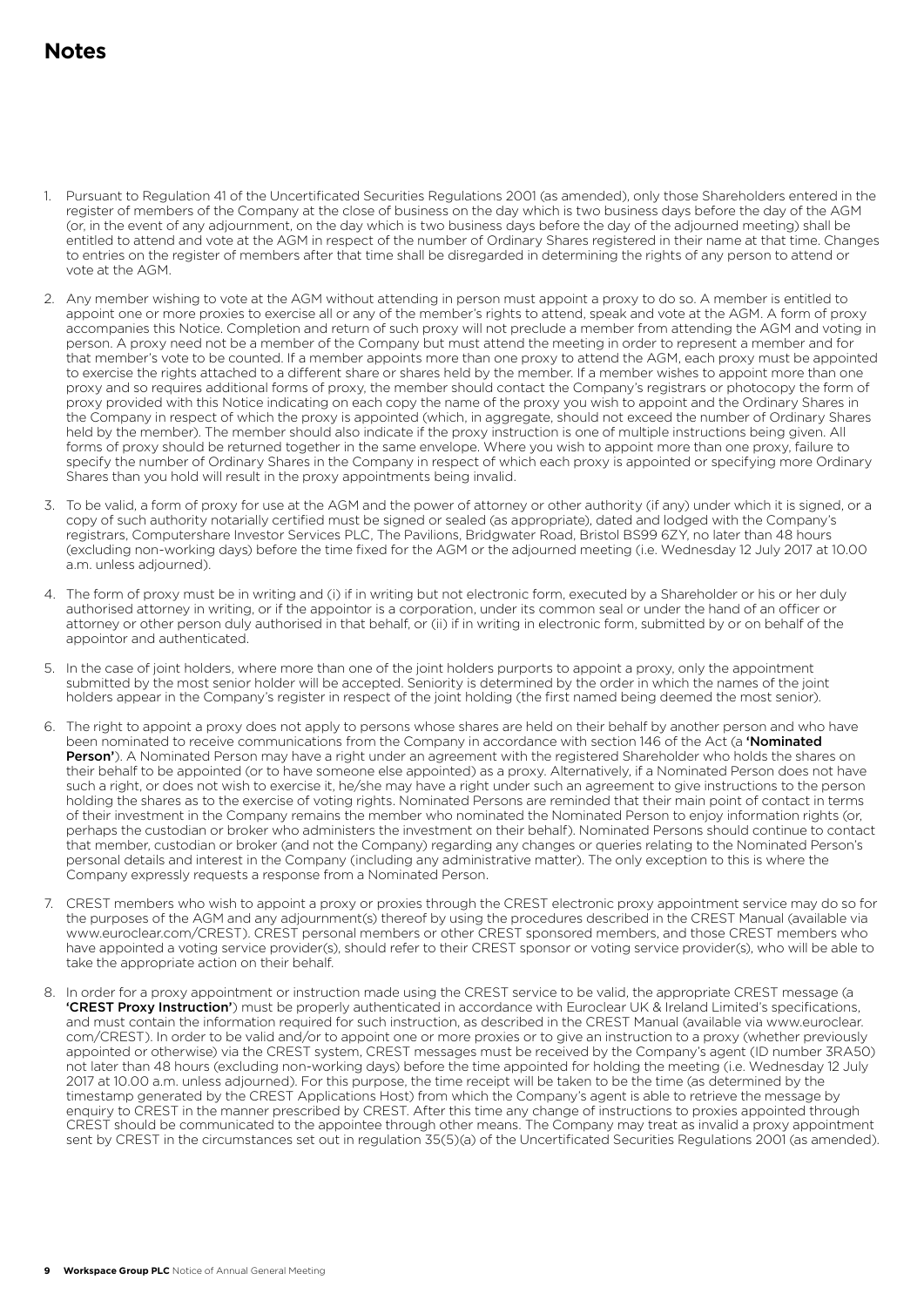- 9. CREST members and, where applicable, their CREST sponsors, or voting service providers should note that Euroclear UK & Ireland Limited does not make available special procedures in CREST for any particular message. Normal system timings and limitations will, therefore, apply in relation to the input of CREST Proxy Instructions. It is the responsibility of the CREST member concerned to take (or, if the CREST member is a CREST personal member, or sponsored member, or has appointed a voting service provider, to procure that his CREST sponsor or voting service provider(s) take(s)) such action as shall be necessary to ensure that a message is transmitted by means of the CREST system by any particular time. In this connection, CREST members and, where applicable, their CREST sponsors or voting system providers are referred, in particular, to those sections of the CREST Manual concerning practical limitations of the CREST system and timings (available via www.euroclear.com/CREST).
- 10. Alternatively, members may register the appointment of a proxy for the AGM electronically, by accessing the website: www. investorcentre.co.uk/eproxy, using the Control Number, PIN and Shareholder Reference Number set out on their proxy card, where full details of the procedure are given. This website is operated by Computershare Investor Services PLC. The proxy appointment and any power of attorney or other authority under which the proxy appointment is made must be received by Computershare Investor Services PLC not less than 48 hours (excluding non-working days) before the time for holding the AGM or adjourned meeting or (in the case of a poll taken otherwise than at or on the same day as the meeting or adjourned meeting) for the taking of the poll at which it is to be used. The use of the internet service in connection with the AGM is governed by Computershare Investor Services PLC's conditions of use set out on the website, www.investorcentre.co.uk/eproxy and may be read by logging on to that site.
- 11. Any corporation which is a member can appoint one or more corporate representatives who may exercise on its behalf all of its powers as a member provided that, if it is appointing more than one corporate representative, it does not do so in relation to the same shares.
- 12. Voting on all resolutions will be conducted by a poll rather than on a show of hands as the Board considers that a poll is a more transparent method of voting as Shareholders' votes are to be counted according to the number of shares held.
- 13. As at 8 June 2017, being the latest practicable date prior to publication of this Notice, the Company had 163,200,630 Ordinary Shares in issue with a total of 163,200,630 voting rights.
- 14. The Executive Directors' service contracts, Non-Executive Directors' letters of appointment, and a copy of the current articles of association of the Company are available for inspection at the Company's registered office and will be available for inspection during normal business hours on any weekday (Saturdays, Sundays and bank holidays excluded) at the place of the AGM from 15 minutes prior to the commencement of the AGM until the conclusion of the AGM.
- 15. Under section 527 of the Act, members meeting the threshold requirements set out in that section have the right to require the Company to publish on a website a statement setting out any matter relating to:
- 16. (a) the audit of the Company's accounts (including the auditor's report and the conduct of the audit) that are to be laid before the AGM; or
	- (b) any circumstance connected with an auditor of the Company ceasing to hold office since the previous meeting at which annual accounts and reports were laid in accordance with section 437 of the Act.

 The Company may not require the members requesting any such website publication to pay its expenses in complying with sections 527 or 528 of the Act. Where the Company is required to place a statement on a website under section 527 of the Act, it must forward the statement to the Company's auditor not later than the time when it makes the statement available on the website. The business which may be dealt with at the AGM includes any statement that the Company has been required under section 527 of the Act to publish on a website.

- 17. Any member attending the AGM has the right to ask questions. The Company must cause to be answered any such question relating to the business being dealt with at the AGM but no such answer need be given if:
	- (a) to do so would interfere unduly with the preparation for the meeting or would involve the disclosure of confidential information;
	- (b) the answer has already been given on a website in the form of an answer to a question; or
	- (c) it is undesirable in the interests of the Company or the good order of the meeting that the question be answered.
- 18. This Notice, together with information about the total numbers of shares in the Company in respect of which members are entitled to exercise voting rights at the AGM as at 8 June 2017, being the latest practicable date prior to publication of this Notice and, if applicable, any members' statements, members' resolutions or members' matters of business received by the Company after the date of this Notice and other information required by section 311A of the Act, will be available on the Company's website www.workspace.co.uk.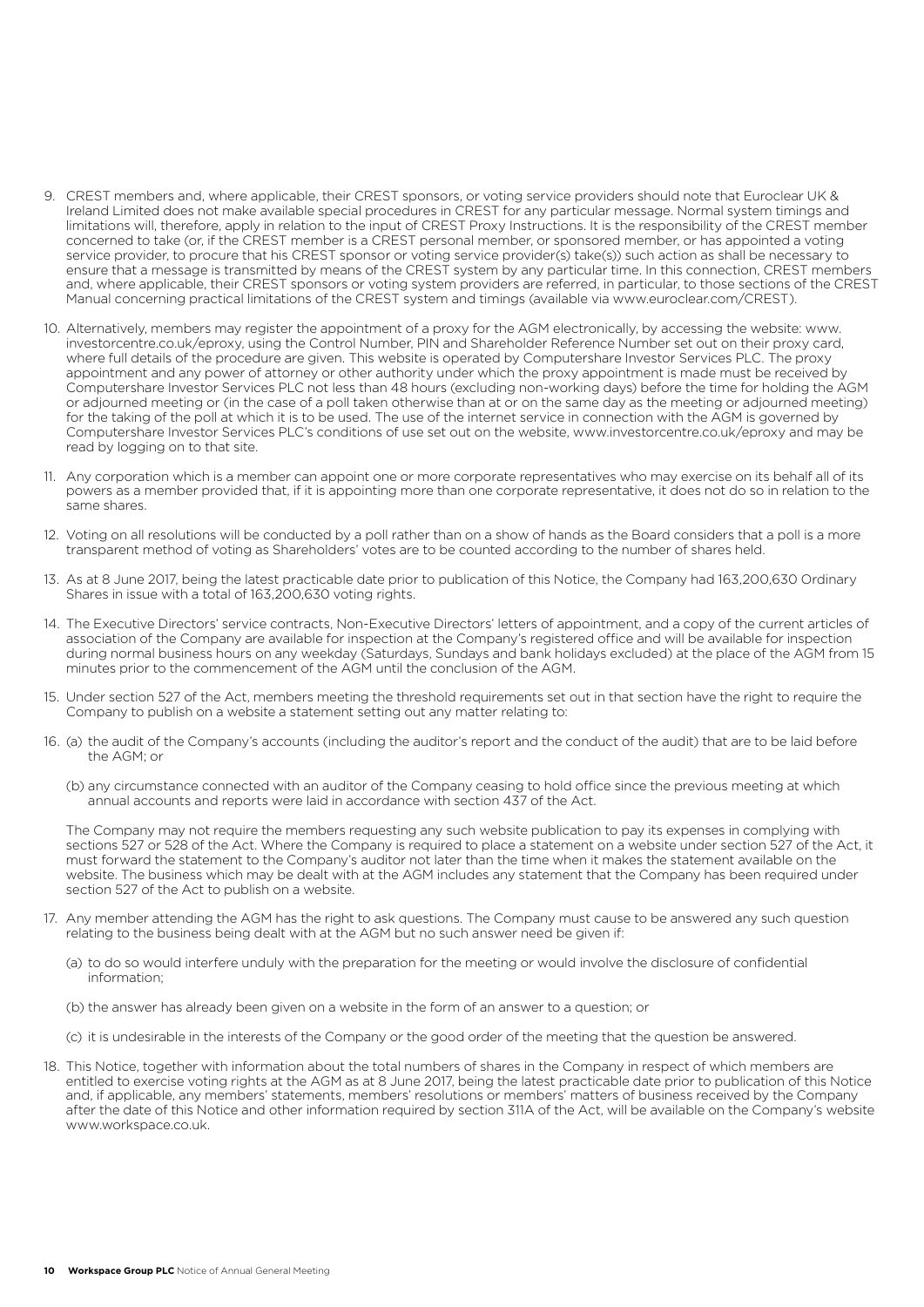19. Any electronic address provided either in this Notice or in any related documents (including the form of proxy) may not be used to communicate with the Company for any purposes other than those expressly stated.

#### **Workspace Group PLC**

Canterbury Court Kennington Park 1-3 Brixton Road London SW9 6DE

- T +44 (0) 207 138 3300
- F +44 (0) 207 247 0157
- W www.workspace.co.uk E investor.relations@workspace.co.uk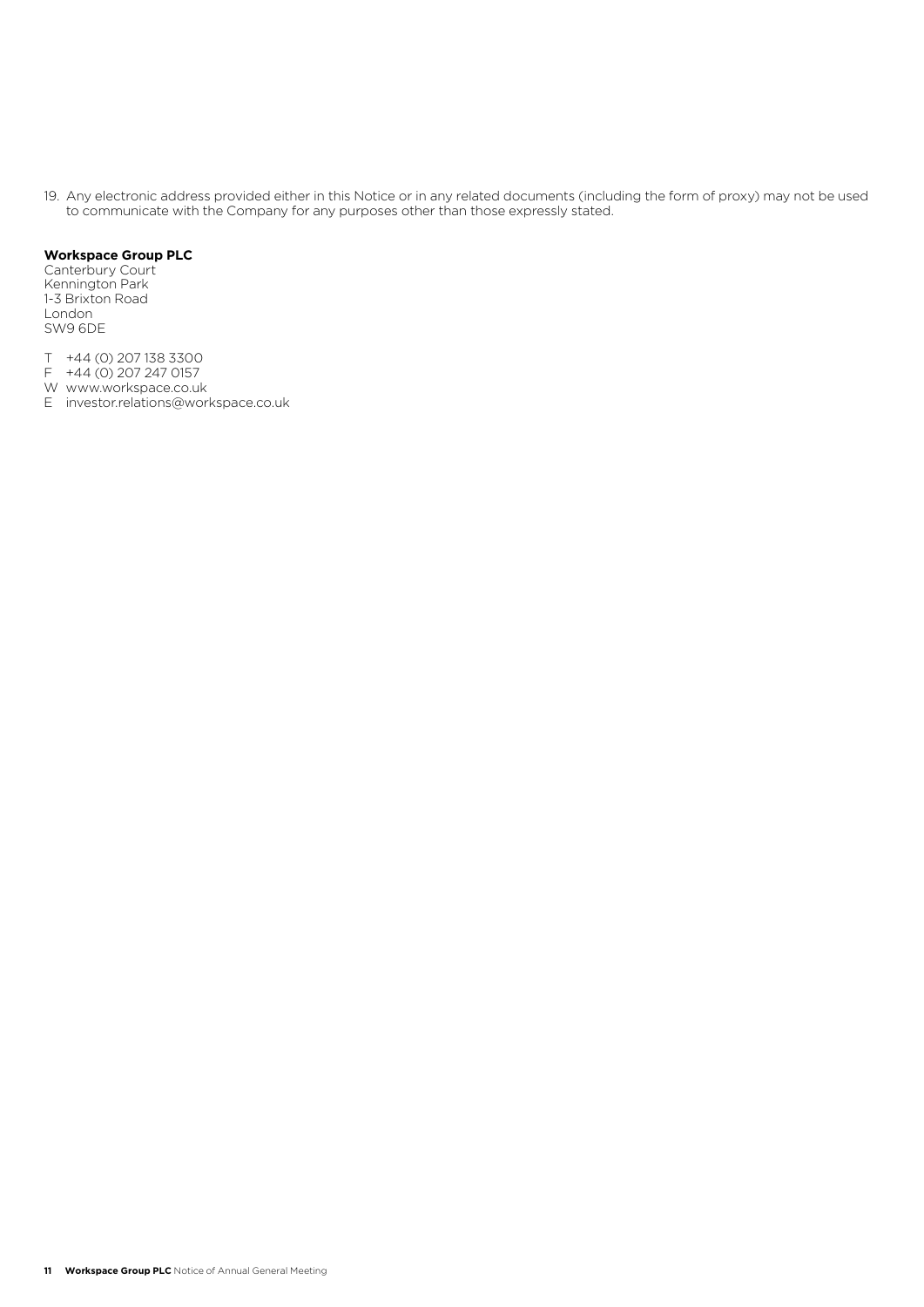#### Letter from PWC 'Statement of Reasons connected with ceasing to hold office as Auditors'

The Directors Workspace Group PLC Canterbury Court Kennington Park 1-3 Brixton Road London SW9 6DE

8 June 2017

Dear Sirs,

#### Statement of Reasons connected with ceasing to hold office as Auditors

In accordance with Section 519 of the Companies Act 2006, we set out below the circumstances connected with PricewaterhouseCoopers LLP, registered auditor number C001004062, ceasing to hold office as auditors of Workspace Group PLC, registered no: 2041612 (the Company) effective from 14 July 2017.

The reason we are ceasing to hold office is that the Company undertook a competitive tender process for the position of statutory auditor, which by mutual consent with the Audit Committee, we did not participate in due to the length of our tenure.

There are no reasons for and no other matters connected with our ceasing to hold office as auditors of the Company that we consider need to be brought to the attention of the Company's members or creditors.

Yours faithfully,

PricewaterhouseCoopers LLP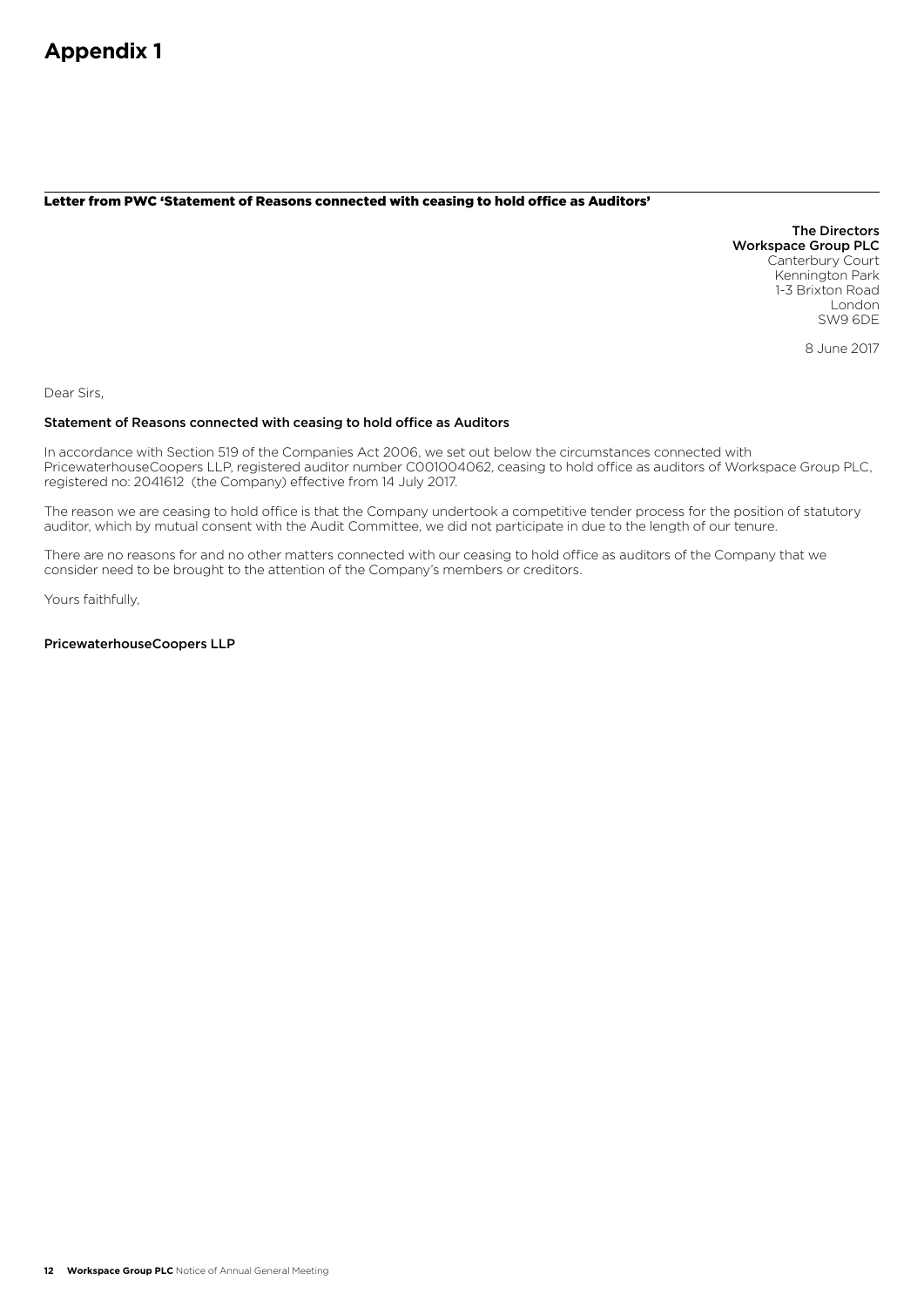#### Summary of the Terms of the Workspace Group Long Term Incentive Plan (the "LTIP")

#### **Eligibility**

Any current employee (including an executive director) of Workspace Group PLC (the "Company") or any employee of its subsidiaries (the "Group") will be eligible to participate in the LTIP at the discretion of the remuneration committee of the board of directors of the Company (the "Remuneration Committee").

#### **Form of Awards**

Awards under the LTIP may be in the form of:

(a) a conditional right to acquire ordinary shares in the Company ("Shares") at no cost to the participant ("Conditional Award"); or

(b) a nil-cost option (the **"Option"**),

and Conditional Awards and Options are together referred to as "Awards" and each as an "Award".

#### **Performance conditions**

Awards for eligible employees of the Company may be subject to the satisfaction of one or more performance conditions tested over a performance period of at least three years, which will determine the proportion (if any) of the Award which will be capable of vesting. The Remuneration Committee will set the performance conditions which attach to the Awards. The Remuneration Committee will decide whether an Award is subject to any performance conditions at the time of grant. In line with the Remuneration Policy, Awards granted to Executive Directors will be subject to one or more performance conditions.

Performance conditions may be amended if one or more events occur which cause the Remuneration Committee to consider that an amended performance condition would be more appropriate. Any amended performance condition would need to be fair and reasonable and not materially less or more difficult to satisfy than the original condition was intended to be.

The vesting of Awards is also subject to a financial underpin to ensure pay-outs under the LTIP are fully reflective of the Company's performance. The underpin allows the Remuneration Committee to reduce vesting (including to zero) at its absolute discretion if it believes that the performance conditions achieved are inconsistent with the overall performance of the business. This may apply in circumstances including (but not limited to): (i) where there is a significant decrease in absolute TSR or TPR or; (ii) where there is a significant disconnect between vesting outcomes of Awards and the underlying performance of the business.

Awards granted to the four members of the Executive Committee will be subject to a post-vesting holding period which is normally two years from the Vesting Date (the "Holding Period"). Net vested Shares will be held by the Workspace Group Employee Share Ownership Trust until they are released to the participant at the end of the Holding Period (the ("Release Date"), which is normally five years from the date of grant.

#### **Individual limits**

Awards will not be granted to a participant under the LTIP over Shares with a market value (as determined by the Remuneration Committee) in excess of 200% of salary in respect of any financial year. Where there are exceptional circumstances, an Award of up to 300% salary per annum may be granted to a participant (as determined by the Remuneration Committee).

#### **Grant of Awards**

Awards may only be granted within the six week period following the announcement of the Company's results for any period or on any day on which the Remuneration Committee determines that exceptional circumstances exist which justify the grant of Awards.

#### **Terms of Awards**

Awards may be granted over newly-issued Shares, treasury Shares or Shares purchased in the market. Awards are not transferable (other than on death). No payment will be required for the grant of an Award.

#### **Dividends**

The Remuneration Committee may determine that on the vesting or exercise of an Award, or, where a Holding Period applies, on the Release Date, a participant shall receive an amount in cash and/or shares equivalent to the value of some or all of the dividends that would have been paid on the vested Shares where the dividend record date falls between the date of grant and the date of vesting. The Remuneration Committee may decide not to apply this rule in relation to all or part of a special dividend or dividend in specie.

#### **Overall limits**

The LTIP is subject to the following overall limits:

- (a) the number of Shares which may be issued pursuant to awards granted in any 10 year period under the LTIP and under any executive share schemes adopted by the Company may not exceed 5% of the issued ordinary share capital of the Company from time to time; and
- (b) the number of Shares which may be issued pursuant to awards granted in any 10 year period under the LTIP and any other employee share scheme adopted by the Company may not exceed 10% of the issued ordinary share capital of the Company from time to time.

Treasury Shares will be treated as newly issued shares for the purpose of these limits until such time as guidelines published by institutional investor representative bodies determine otherwise.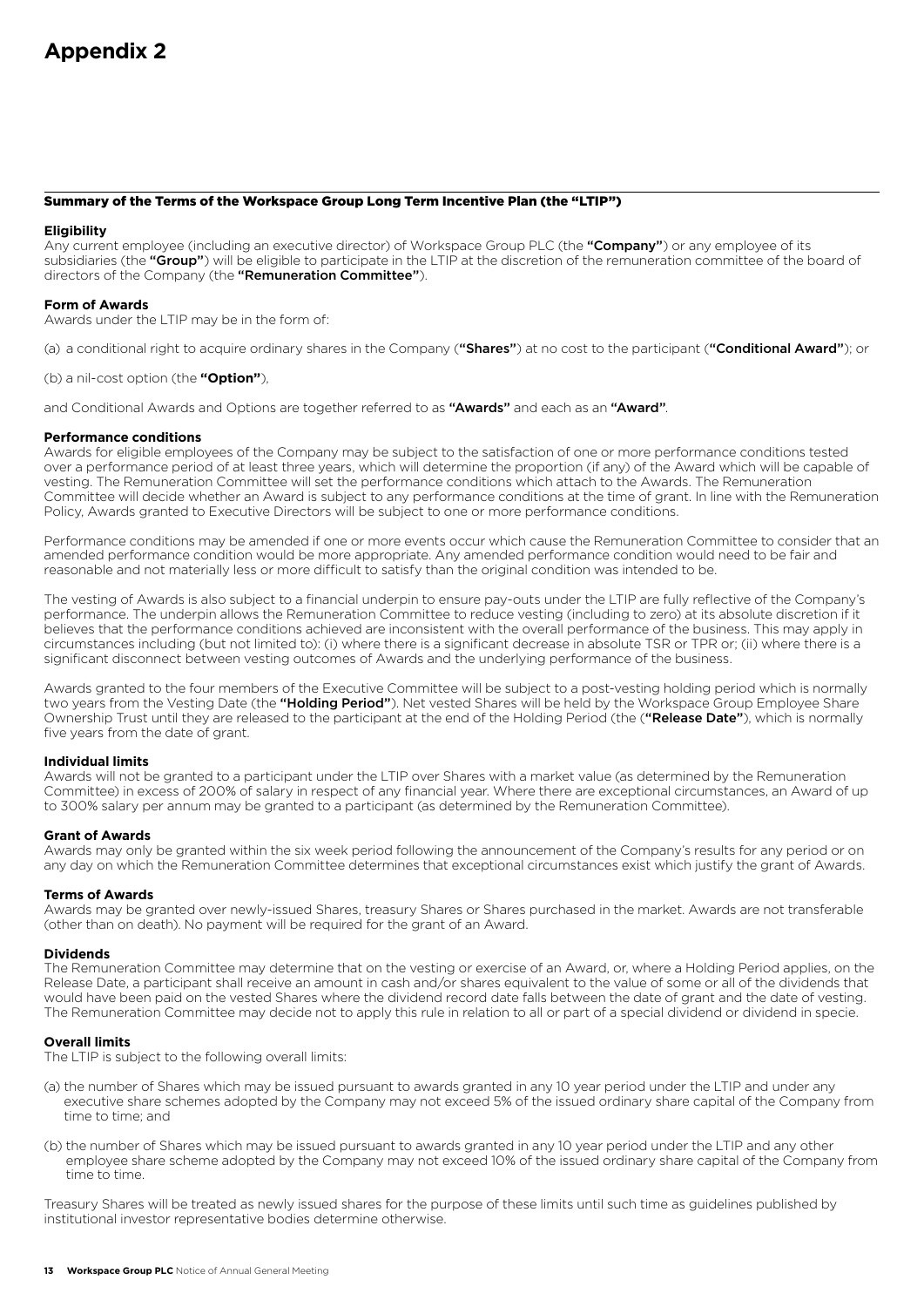#### **Malus and Clawback**

The Remuneration Committee may, in its absolute discretion, determine at any time from the vesting of an Award up to the Release Date to:

(a) reduce the number of Shares to which an Award relates;

(b) require the participant to transfer to the Company a number of Shares or a cash amount,

in circumstances where:

(a) there is a material misstatement in the published results of the Group for the period to which the Award relates;

(b) an error in calculating the extent to which the Award vests; or

(c) gross misconduct on the part of the Participant concerned at any time before the Award vests or the Option is exercised.

#### **Vesting and release**

The extent to which the performance conditions and any other conditions imposed have been achieved and the level at which an Award consequently vests will normally be determined as soon as practicable after the end of any performance period.

Any Shares or cash that are to be issued, transferred or paid (as appropriate) to a participant in respect of a vested Award or following the exercise of an Option will normally be issued, transferred or paid (as appropriate) as soon as reasonably practicable after Vesting or within 30 days of the Option exercise date, or, where a Holding Period applies, as soon as reasonably practicable after the Release Date.

#### **Cessation of employment**

If a participant ceases employment with the Group as a result of injury, ill-health, disability, retirement, because the company or business by which the participant is employed ceases to be under the control of the Company or because the company or business by which the participant is employed is sold or transferred out of the Group or for any other reason at the discretion of the Remuneration Committee, an Award may be exercised to the extent vested within the period of 12 calendar months from the vesting date, or if relevant, the expiry of any applicable holding period (unless the Remuneration Committee in its absolute discretion decides otherwise). The Award will be reduced pro rata to reflect the period from the date of cessation of employment, until the original vesting date, as a proportion of the period from the award date to the original vesting date unless the Remuneration Committee in its absolute discretion decides otherwise, Alternatively, the Remuneration Committee in its absolute discretion may decide that the Awards will vest on the date of cessation of employment.

If a participant leaves the Group for any of the above reasons during the performance period and a holding period applies, the Award will not lapse and will remain exercisable, subject to time pro-rating for the period of employment and to the extent the relevant performance conditions are satisfied, for a period of 12 months following the earlier of: (i) two years from the date of cessation of employment; and (ii), the Release Date. Where a holding period does not apply, the Award will remain exercisable for a period of twelve months following the original vesting date, unless the Remuneration Committee decides otherwise.

If a participant dies during the performance period and before the vesting date of the Award, his Award will vest on the date of death and will remain exercisable for a period of 12 months, but only to the extent that any performance conditions have been satisfied as measured up to the date of death, as determined by the Remuneration Committee. The Award will not be subject to a holding period. The Award will be subject to time pro-rating for the period of employment. Alternatively, the Remuneration Committee may, in its absolute discretion decide that the Award will vest on the vesting date.

If a participant leaves the Group for any other reason, an Award will lapse on the date that the participant ceases to be an employee.

#### **Corporate events**

In the event of a change of control of the Company, the number of Shares in respect of which Awards vest shall be determined by the Remuneration Committee, having regard to the extent to which any performance conditions have been satisfied at the date of change of control and, unless the Remuneration Committee determines that pro-rating would be inappropriate in the particular circumstances, or that it should be carried out on some other basis, pro-rating to reflect the reduced period of time between the award date and the original vesting date as a proportion of the period of time between the award date and the vesting date that has then elapsed.

Alternatively, the Remuneration Committee may, in the case of an internal reorganisation, require Awards to be exchanged for equivalent awards which relate to shares in a different company.

If other corporate events occur such as a demerger, special dividend, distribution, variation in the Company's share capital or any other event which, in the opinion of the Remuneration Committee, may affect the value of Shares to a material extent and an adjustment is not practical or appropriate (see below), the Remuneration Committee may determine that Awards will vest conditional on the event occurring. The number of Shares in respect of which Awards vest shall be determined by the Remuneration Committee, having regard to the extent to which any performance condition has been satisfied and, unless the Remuneration Committee determines otherwise, pro-rating to reflect the reduced period of time between the award date and the original vesting date as a proportion of the period of time between the award date and the vesting date that has then elapsed. If the event does not occur, Awards will continue.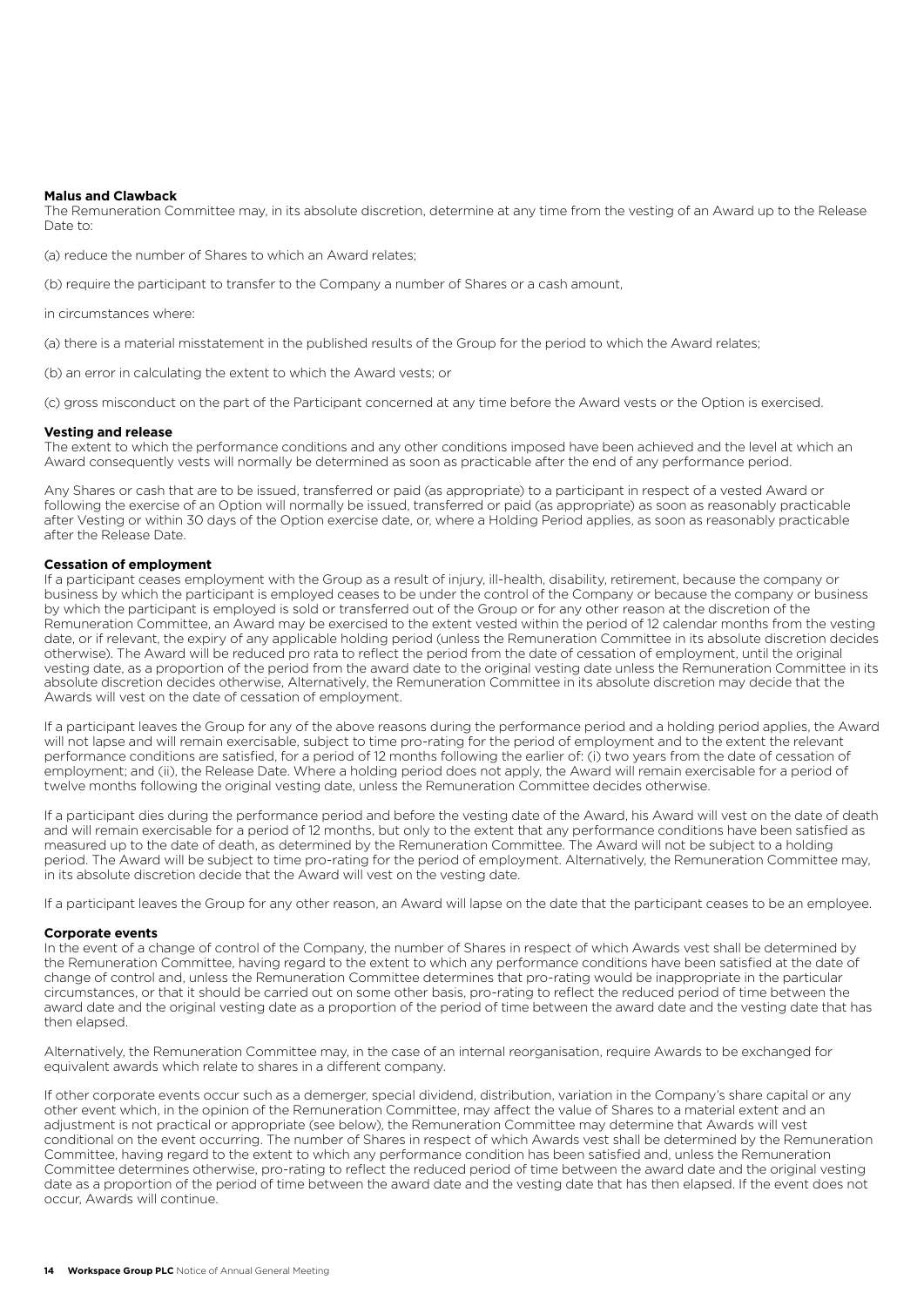#### **Adjustments**

In the event of a variation of the Company's share capital (including a capitalisation or rights issue, sub-division, consolidation or reduction of share capital), a demerger, special dividend or distribution or other event, which may, in the Remuneration Committee's opinion, affect the value of Shares to a material extent, the number of Shares subject to an Award may be adjusted.

#### **Amendment and termination**

The Remuneration Committee may amend the LTIP at any time, provided that prior approval of the Company's shareholders in a general meeting will be required for amendments to the advantage of participants relating to eligibility, limits, the basis for determining a participant's entitlement to, and the terms of, the Shares or cash comprised in an Award and the rights of a Participant in the event of a capitalisation issue, rights issue or open offer, sub-division or consolidation of shares or reduction of capital or any other variation of capital of the Company.

However, any minor amendment to benefit administration, or any amendment to take into account legislative changes, or to obtain or maintain favourable tax treatment, exchange control or regulatory treatment of the Group or any present or future participant or any permitted alteration to the performance conditions or other conditions may be made by the Remuneration Committee without shareholder approval.

No amendment may be made to the material disadvantage of participants in the LTIP unless consent is sought from the affected participants and given by a majority of those participants who respond. The LTIP will terminate on the tenth anniversary of its approval by shareholders but the rights of existing participants will not be affected by any termination.

#### **Pension benefits**

Awards under the LTIP will not form part of pensionable earnings.